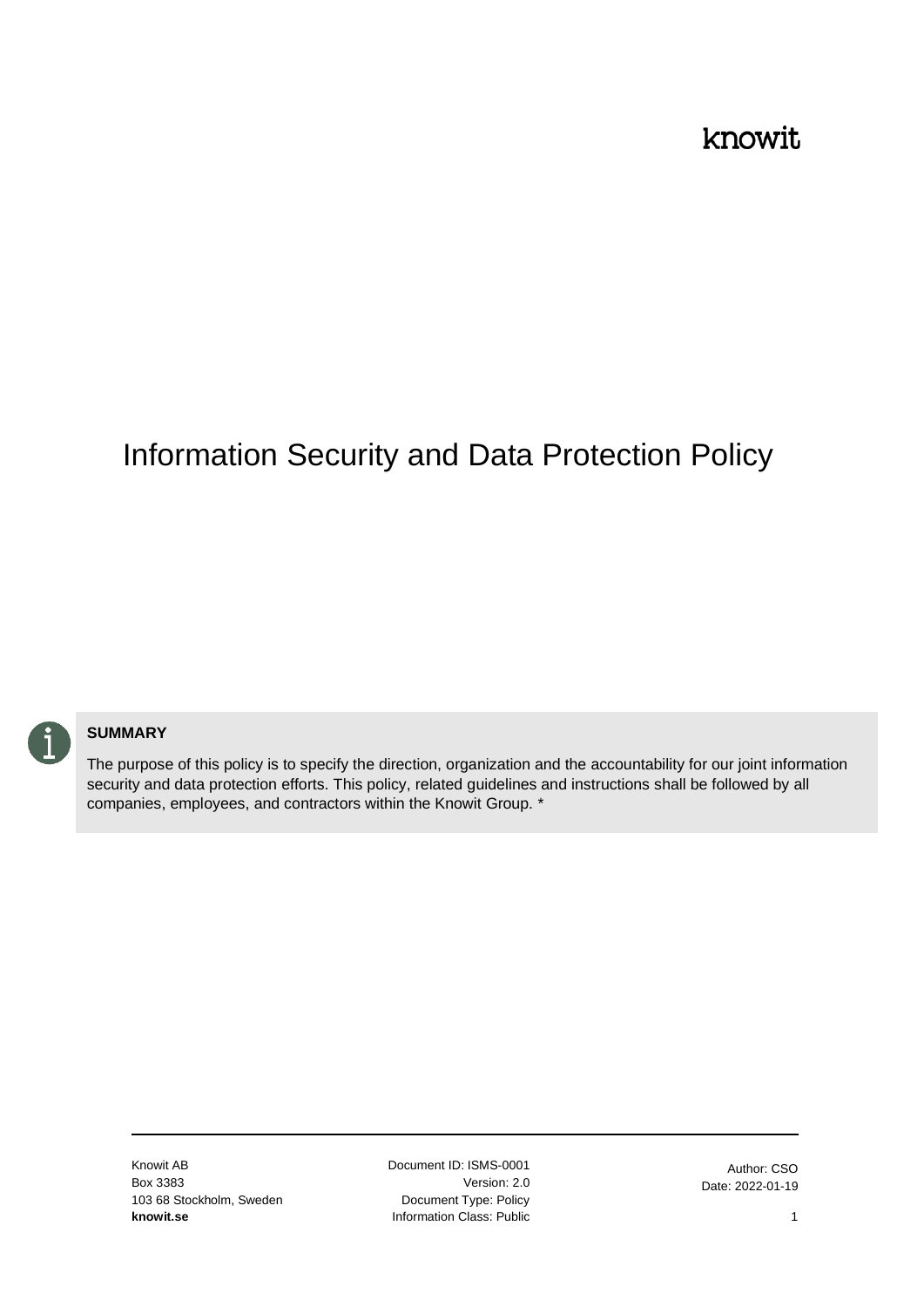## Purpose and goal

The purpose of this policy is to specify the direction, organization and the accountability for our joint information security and data protection efforts. This policy, related guidelines and instructions shall be followed by all companies, employees, and contractors within the Knowit Group (the Group).

Knowit shall continuously make every effort to protect our customers and our assets against both intentional and unintentional threats to be compliant with applicable legal, regulatory, and contractual requirements, as well as other business requirements and expectations. Knowit overall goals for information security and data protection are:

- **Confidentiality** Information shall only be accessible to authorized persons.
- **Integrity** Information, and the results of information processing, shall be correct.
- **Availability** Information and information systems shall be available when needed.
- **Traceability** Accessing, changing, or creation of information shall be registered and traceable to individual users.
- **Privacy** Information shall be collected, shared, and used only in ways that respect and safequard the rights of individuals.

#### Risk-based security

Knowit aims to minimise security risks in the most cost-efficient manner. The cost of a security measure must be analysed in relation to the anticipated reduction in risk resulting from the implementation of that security measure. This assessment is done during the risk analysis.

Risk analysis is a vital part of Knowit´s information security and data protection process and shall be performed at least annually, and as part of all major changes within our operations and business.

# Implementation

To support our work with information security and data protection, Knowit utilises an *Information Security Management System* (ISMS), based on the international standard ISO/IEC 27001. The ISMS shall be an integral part of other management systems for Knowit, such as quality (ISO 9001) and environment (ISO 14001).

All guidelines, instructions and procedures supporting this policy shall be made easily available to all stakeholders.

All companies and individuals that have access to Knowit's or Knowit's clients' premises, assets or information shall read this policy. Temporary visitors to Knowit´s facilities are not bound by this requirement.

Document ID: ISMS-0001 Version: 2.0 Document Type: Policy Information Class: Public

Author: CSO Date: 2022-01-19